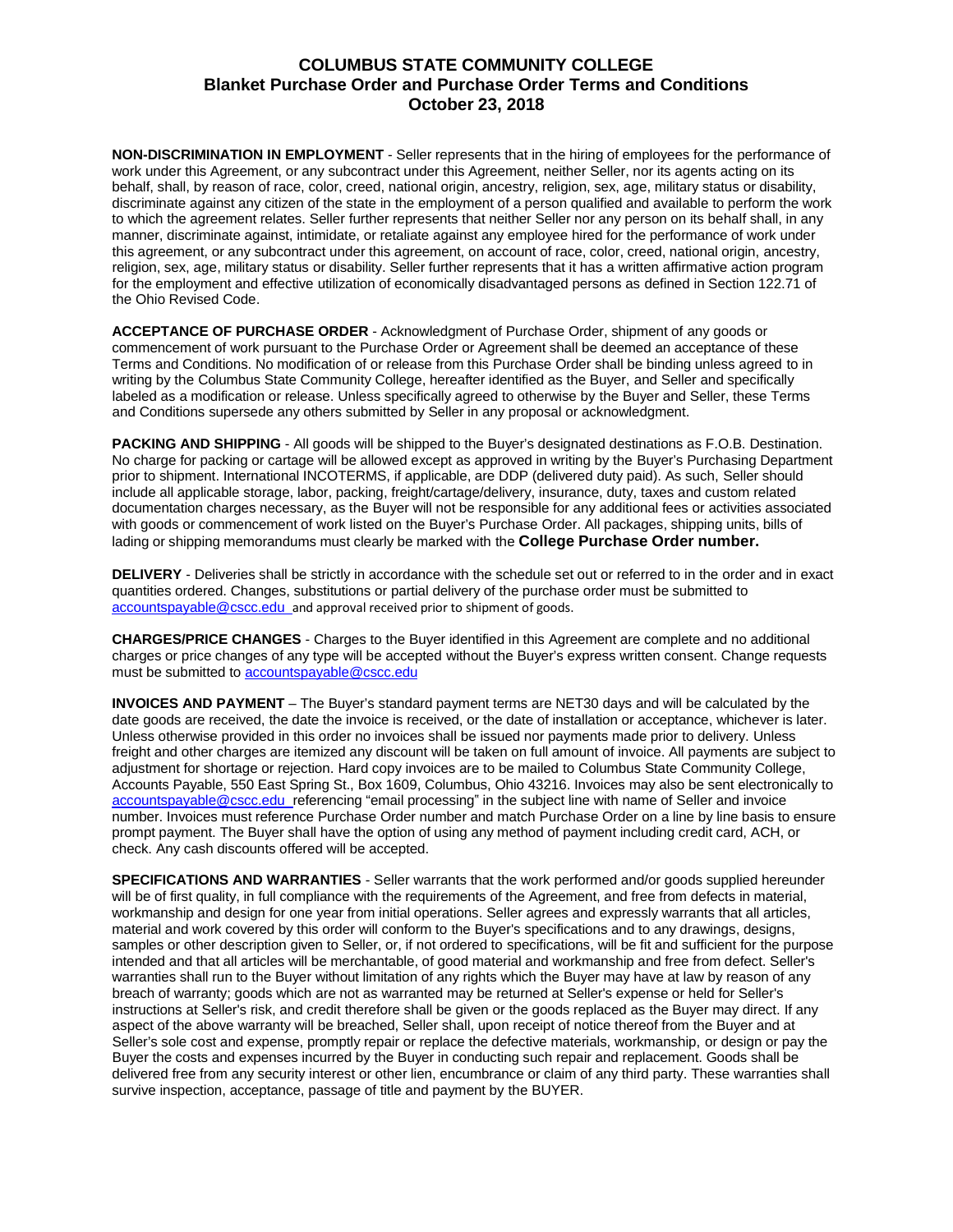**RIGHT OF INSPECTION/REJECTION** - All goods shall be received subject to the Buyer's right of inspection and rejection on non-conforming or defective goods. Those goods rejected as a result of inspection will be held for Seller's inspection at Seller's risk and, if Seller directs, will be returned at Seller's expense. Freight to and from original destination for excess goods, except for customary quantity variations recognized by trade practice, will be paid by Seller. Payment for goods on an order prior to inspection shall not constitute acceptance.

**CHANGES** – The Buyer may, with written notice make changes within the general scope of this order to drawings and specifications, shipping instructions, quantities, and delivery schedules. Should any such change increase or decrease the cost of, or the time required for performance of the order, an equitable adjustment in the price and/or delivery schedule will be negotiable. Any claims for adjustment by Seller must be made within thirty (30) days from the date the change is ordered or within such additional period of times as may be agreed upon. No substitutions, alterations or additions are authorized to this Purchase Order without the written consent of the Buyer. The Buyer reserves the right to return goods at Seller's expense if the order is billed at a higher price than specified or the goods are non-conforming, unless prior written approval for the modification has been obtained by the Seller from the Buyer.

## **RIGHTS IN DATA, PATENTS AND COPYRIGHTS, PUBLIC USE:**

- a. If applicable, the Seller will deliver and assign to the Buyer all rights, title and interest to: documents, data, materials, information, processes, studies; reports, surveys, proposals, plans, codes; scientific information, technology information, regulations; maps, equipment, charts, schedules, photographs, exhibits; software, software source code, documentation and other materials and property prepared or developed or created or discovered under or in connection with this Agreement (the "Deliverables").
- b. If applicable, the Deliverables provided by the Seller in rendering the Services will become the property of the Buyer. The Buyer, and any person, agency or instrumentality providing financial assistance for the Services performed will have the unrestricted right to reproduce, distribute, modify, maintain and use the Deliverables.
- c. The Seller will not obtain copyright, patent or other proprietary protection for the Deliverables, provided, however, that the Seller will reserve its rights in all methods, pre-existing work, software and data used to prepare such Deliverables.
- d. The Seller will not include in any Deliverable any copyrighted matter, unless the copyright owner and any person, agency or instrumentality providing financial assistance for the Services under this Agreement gives prior written approval to use such copyrighted matter in the manner provided herein.
- e. Neither the Seller nor any of its employees, agents, sub-sellers or assigns will make a disclosure for securing a patent in the United States or any other country for any of the Deliverables unless the Buyer approves this disclosure in writing prior to application for the patent.
- f. In the event that the Seller does obtain this patent, the Seller will, at the request of the Buyer, provide the Buyer written authorizations for the Buyer and any other person, agency or instrumentality contributing financial support to the Services contemplated under this Agreement to make use of the subject of the said patent disclosure without any payment.
- g. The Seller agrees that all Deliverables will be freely available to the public to the extent required by law.

Seller agrees to indemnify and hold harmless Columbus State Community College, their officers, trustees, agents, employees successors, and assigns against loss, damage or liability, including costs and expenses on account of any suit, claim, judgment or demand involving the alleged infringement of any patent rights in the manufacture, delivery, use or disposition of any article or material supplied hereunder.

**BUYER'S DATA -** To the extent Seller shall have access to, use of, disclosure of the Buyer's Data, it agrees to the provisions of this Section. "Data" means any and all electronic or other information that is in the Buyer's possession and control, and any and all such Data that has been disclosed to Seller. Data may include but is not limited to, information that is: (i) identified with a specific individual (e.g., "personally identifiable information" or "PII"); (ii) subject to proprietary rights under patent, copyright, trademark, or trade secret law; (iii) privileged against disclosure in a civil lawsuit (e.g., data subject to attorney-client or doctor-patient privileges); (iv) subject to laws, regulations, rules, or standards that prohibit or limit disclosure (e.g., the Family Educational Rights and Privacy Act (FERPA), the Export Administration Act (EAA), the International Traffic in Arms Regulations (ITAR), the Health Insurance Portability and Accountability Act (HIPAA), or the Genetic Information Nondiscrimination Act (GINA)); or (v) ought in good faith to be treated as sensitive, proprietary , or confidential.

- a. Prohibition of Unauthorized Use of Data. Seller agrees to hold Data in strict confidence. Seller shall not use or disclose Data received from or on behalf of the Buyer except as required by law, or as otherwise authorized in writing by the Buyer.
- b. Similarly, Seller agrees that any and all Data exchanged shall be used expressly and solely for the purposes enumerated in the Agreement. Data shall not be distributed, repurposed or shared across other applications, environments, or business units or affiliates of Seller, or passed to other sellers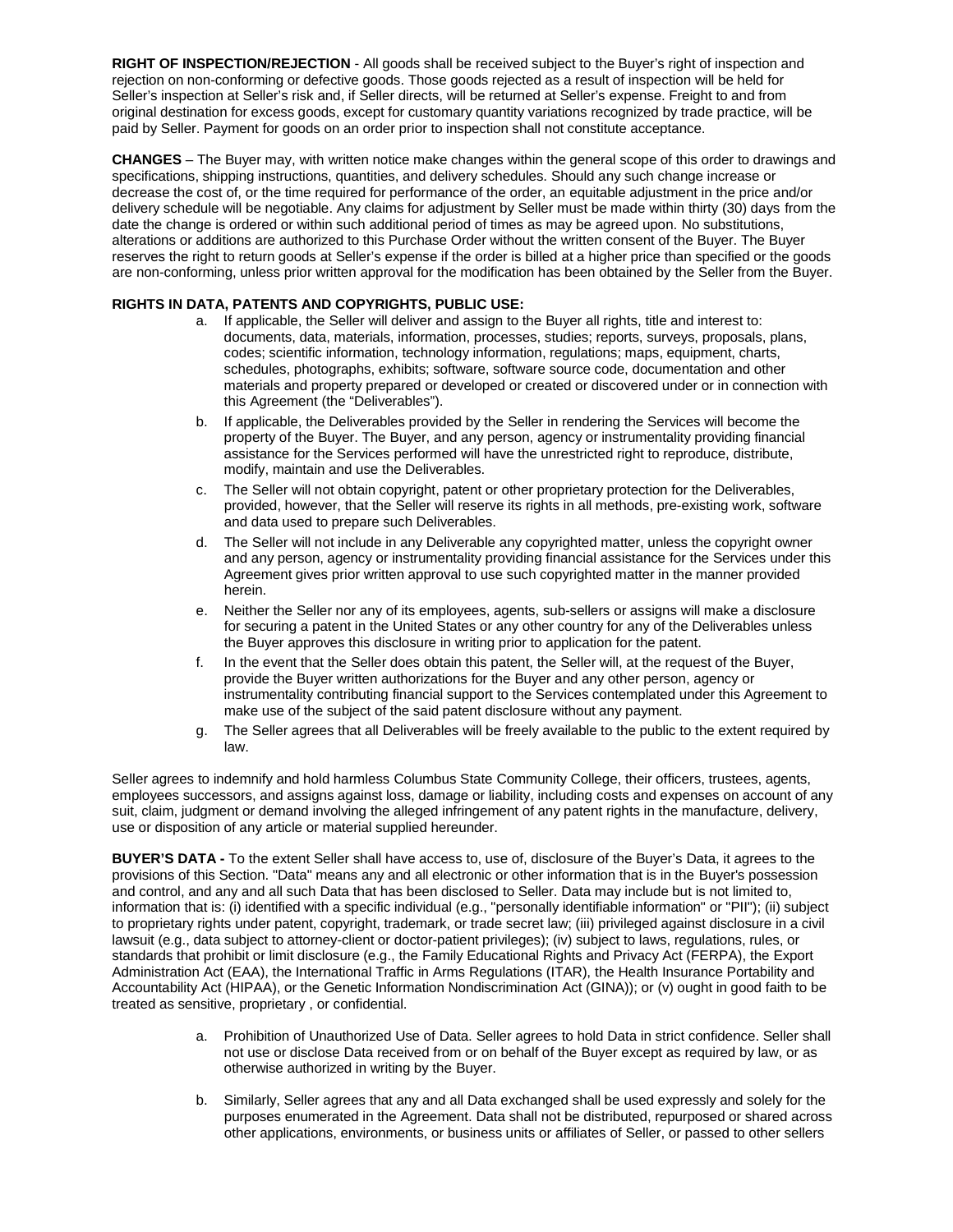or interested parties except on a case-by-case basis as specifically agreed to in writing by the Buyer.

- c. Security Standards. Seller agrees that it shall protect the Data it receives from or on behalf of the Buyer at all times under the following standards:
	- i. *Network Security*. Seller shall at all times maintain network security that includes, at a minimum: network firewall provisioning, intrusion detection, and regular third party penetration testing of the network and all relevant computer/data storage devices. Upon the Buyer's request, Seller agrees to provide the Buyer access to its penetration test results and documentation of its network standards. Seller shall also maintain network security that conforms to current standards set forth and maintained by the National Institute of Standards and Technology, at: [http://web.nvd.nist.gov/view/ncp/repository.](http://web.nvd.nist.gov/view/ncp/repository)
	- ii. *Data Security.* Seller shall protect and maintain the security of Data with protection that is at least good as or better than that maintained by the Buyer. These security measures include maintaining secure environments that are patched and up to date with all appropriate security updates as designated, for example, by Microsoft notification.
	- iii. *Data Transmission.* Seller shall ensure that any and all transmission or exchange of Data with the BUYER and/or any other parties expressly designated by the Buyer shall take place via secure means, e.g. HTTPS or FTPS.
	- iv. *Data Storage.* Seller shall ensure that any and all Data will be stored, processed, and maintained solely on designated target servers and that no Data at any time will be processed on or transferred to any portable or laptop computing device or any portable storage medium, unless that storage medium is in use as part of the Seller's designated backup and recovery processes.
	- v. *Data Encryption.* Seller shall store all backup Data as part of the its designated backup and recovery processes in encrypted form, using no less than 128 bit key.
	- vi. *Return or Destruction of Data.* Upon cancellation, termination, expiration, or other conclusion of the Agreement, Seller shall erase, destroy, and render unreadable all Data, including copies, in possession of Seller, its subcontractors and agents and certify in writing that these actions have been completed within 30 days of the termination of this Agreement or within 7 days of the request of the Buyer, whichever shall come first.
	- vii. *Notification of Network or Data Breach.* Seller shall immediately report in writing to the Buyer any network breach and/or use or disclosure of Data not authorized by the Agreement, including any reasonable belief that unauthorized access to the Data has occurred. Seller shall make the report to the Buyer not less than two (2) business days after Seller reasonably believes there has been such unauthorized use or disclosure. Seller's report shall identify: (i) the nature of the unauthorized use or disclosure; (ii) the network element(s) and/or Data used or disclosed; (iii) who made the unauthorized use or received the unauthorized disclosure; (iv) what Seller has done, or shall do, to mitigate any negative effect of the unauthorized disclosure; and, (v) what corrective action Seller has taken, or shall take, to prevent future unauthorized use or disclosure.
- d. Seller shall comply with all applicable laws that require the notification of individuals in the event of unauthorized release of personally-identifiable information, or any other event requiring such notification ("Notification Event"). The Buyer may, in its sole discretion, choose to provide notice to any or all parties affected by a Seller's Network or Data Breach, but the Seller shall reimburse the Buyer for the cost of providing such notification. Seller further agrees to provide, or to reimburse the Buyer for its costs in providing, any credit monitoring or similar services that are necessary as a result of any Network or Data Breach.

**PCI COMPLIANCE** - Seller represents and warrants that for the life of the agreement, the software and services used for processing transactions shall be compliant with standards established by the PCI Security Standards Counc[il](https://www.pcisecuritystandards.org/index.shtml) [\(https://www.pcisecuritystandards.org/index.shtml](https://www.pcisecuritystandards.org/index.shtml) ). Seller agrees to indemnify and hold Buyer, its officers, trustees, employees, and agents, harmless for, from and against any and all claims, causes of action, suits, judgments, assessments, costs (including reasonable attorneys' fees) and expenses arising out of or relating to any loss of Buyer customer credit card or identity information managed, retained or maintained by Seller, including but not limited to fraudulent or unapproved use of such credit card or identity information.

**RIGHT TO AUDIT -** The Seller agrees that the Buyer or any agents designated by the Buyer have access to and the right to audit and the right to copy (in whatever form they may be kept, whether written, electronic or other) at the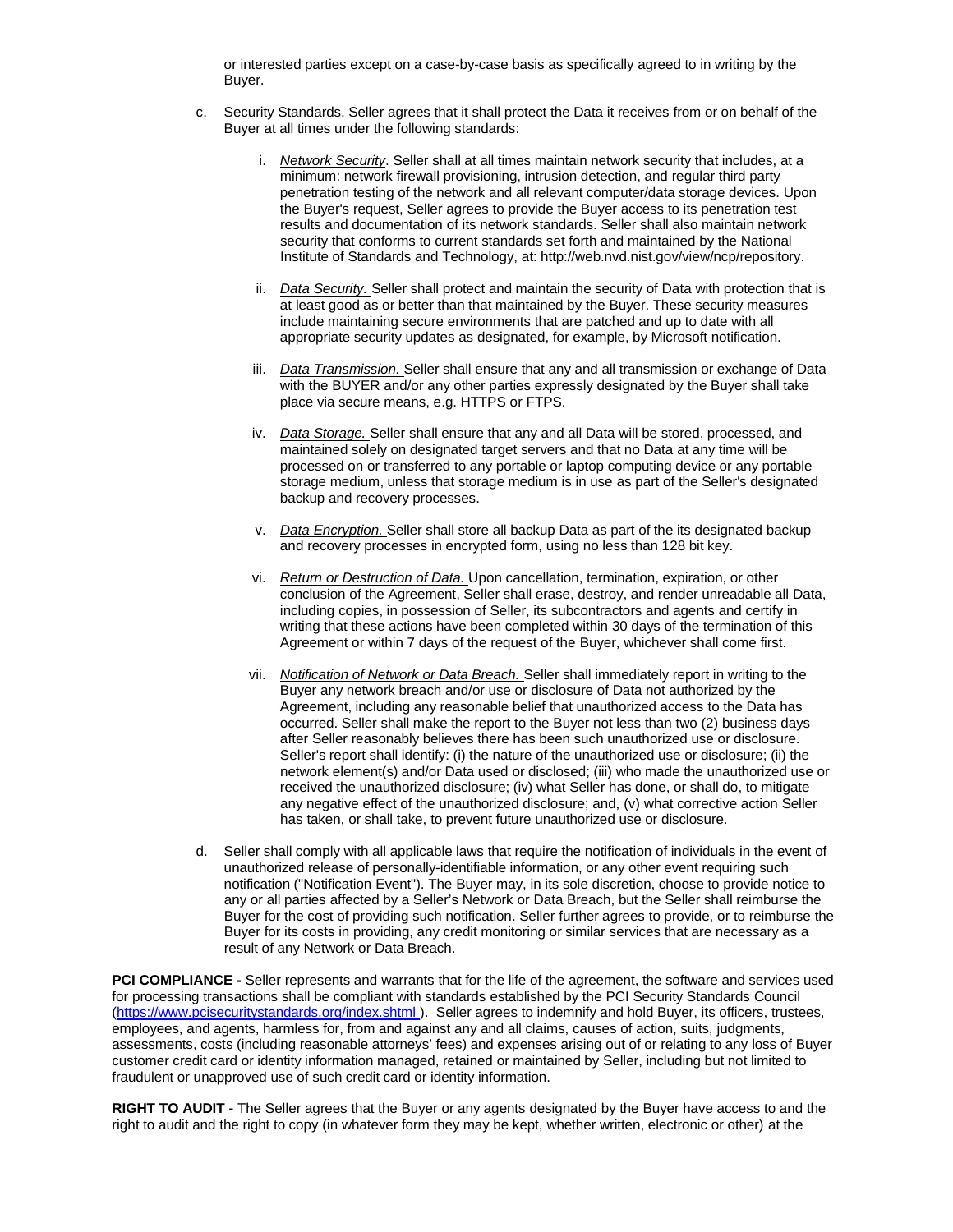Buyer's cost all of the Seller's books, records, contracts, correspondence, instructions, drawings, receipts, vouchers, purchase orders, and memoranda relating to the Work for a period of not less than 4 years following completion of this contract or agreement, including any and all renewals thereof.

**ASSIGNMENT** - Seller may not assign this order or any monies due or to become due hereunder without the prior written consent of Buyer, and any assignment made without such consent shall be void as to the Buyer.

**STATUTORY CONFORMITY** - Goods and services provided pursuant to the Purchase Order, and their production and transportation shall conform to all applicable laws, including but not limited to the Occupational Health and Safety Act, the Federal Transportation Act and the Fair Labor Standards Act, as well as any law or regulation noted on the face of the Purchase Order.

**INDEMNIFICATION** - Seller shall indemnify and hold harmless the Buyer, its officers, trustees, employees and agents from any and all demands, causes of action, losses, liabilities, judgments, damages, claims (including but not limited to claims of negligence), costs and expenses (including but not limited to attorney's fees, and costs related to Data breaches and Notification events as noted in Section d. under Buyer's Data above), arising from, caused by or related to the injury or death of any person (including, but not limited to, employees and agents of Seller in the performance of their duties or otherwise), or damage to property (including property of the Buyer or other persons), which arise out of or are incident to the goods and services to be provided hereunder. Nothing herein shall require indemnification as to any claims against the Buyer arising from under the Ohio Worker's Compensation law, unless the claim arises out of services performed by Seller's employees on the Buyer's property. Seller's defense of any claim shall be subject to the Ohio Attorney General's right to appoint counsel and approve settlements.

**TITLE AND RISK OF LOSS** - Unless otherwise provided in this order. Seller shall have to bear the risk of any loss of or damage to the items purchased hereunder until they are delivered in conformity with this order at the F.O.B. destination point specified and upon such delivery title shall pass from Seller and Seller's responsibility for loss or damage shall cease except for loss of damage resulting from Seller's negligence or failure to comply with this order. Passing of title upon such delivery shall not constitute acceptance of the items by the Buyer.

**SAFETY DEVICES** - It is the responsibility of the Seller to furnish appropriate guards for machinery parts in compliance with OSHA standards as well as any other safety devices required by law.

**DAMAGES** - In the event of breach of this agreement by the Seller, the Buyer's damages will include, but not be limited to the cost required to cover this order by obtaining similar goods or services. Seller shall also be liable for any and all consequential damages incurred by the Buyer as a result of Seller's breach.

**CANCELLATION** – The Buyer may cancel this order, without liability for damages or otherwise, in the event that Seller becomes insolvent or makes an assignment for the benefit of creditors, or a petition is filed to declare Sellers bankrupt, or notwithstanding the provision hereof headed "Delivery", if delivery is not made within the time specified or within a reasonable time if no time is specified, or if the quantity or quality of the articles delivered hereunder is not as specified herein.

## **COMPLIANCE WITH LAW**

- a. Seller hereby covenants and agrees that in the course of Seller's performance of its duties hereunder, Seller will comply with all applicable federal, state and local government statutes, ordinances and regulations.
- b. If professional licensing or certification constitutes a qualification for Seller's performance under this Agreement, Seller will make immediately available, at the Buyer's request, a copy of said certification or licensure.
- c. The Seller warrants that it has complied with all federal, state and local laws regarding business permits and licenses of any kind.
- d. The Seller agrees to comply with all applicable state and federal laws regarding drug-free workplace and ensure that all its employees, while working on state property, will not purchase, transfer, use or possess illegal drugs or alcohol or abuse prescription drugs in any way.

**GOVERNING LAW** - All questions relating to the validity, interpretation, performance or enforcement of this Agreement, and any claims arising from or related to this Agreement, will be governed by and construed in accordance with the laws of the State of Ohio, without regard to the principle of conflict of laws. Any litigation arising from or related to this Agreement may be brought only in the federal or state courts of Ohio with appropriate jurisdiction, and the parties irrevocably consent to the jurisdiction and venue of such courts.

**USE OF DESIGNS, DATA, ETC** - Seller agrees that it will keep confidential the features of any equipment, tools, gauges, patterns, designs, drawings, engineering data or other technical or proprietary information furnished by the Buyer and use such items only in the production of items under this order or other orders from the Buyer and not otherwise, unless the Buyer's written consent is first obtained. Upon completion or termination of this order, Seller shall return all such items to the Buyer or make other disposition thereof as may be directed or approved by the Buyer.